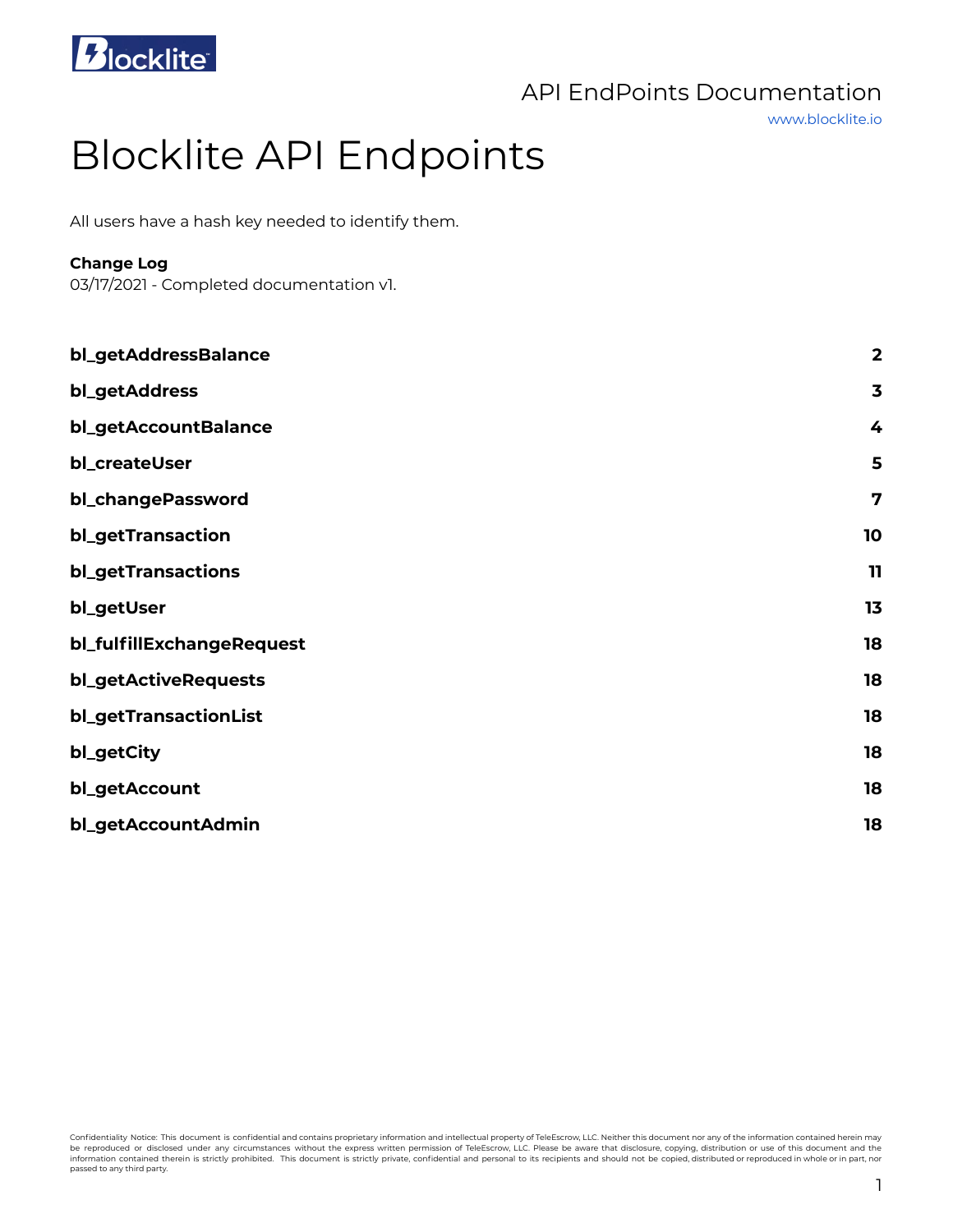

www.blocklite.io

### <span id="page-1-0"></span>**bl\_getAddressBalance**

#### REQUEST

### **POST**

http://localhost:3000/api/v1/bl\_getAddressBalance/0x3ac61d016357cff568a677e588e04217

#### **Headers**

Content-Type: application/json

#### **Request Payload**

- ID: [Required] INTEGER id or linx of the address.
- user\_pwd: [Required] STRING password for the identified user. User most own the address.

#### **Example**

```
{
  "ID":"0x3ac5c0ef14ff0a6b8419d7e413be12f0",
  "user_pwd":"google123"
}
```
# **RESPONSE**

Will return the balance of a given address, indicated by the ID in the payload.

#### **Body**

{

```
"status": "SUCCESS",
"message": "info retrieved",
"data": {
"id": 10003,
"linx": "0x3ac5c0ef14ff0a6b8419d7e413be12f0",
"is_unfeeable": true,
"created_at": "2020-01-22T19:45:51.000-05:00",
"updated_at": "2020-01-22T19:45:51.000-05:00",
"contract": 10000,
"contract_linx": "0x3ac5ddb4cd12b8842ed7a7c8436ee8b0",
"contract_name": "BlockliteUSD",
"contract_short_name": "BLO",
"balance": "0.0",
"usages": 0
}
```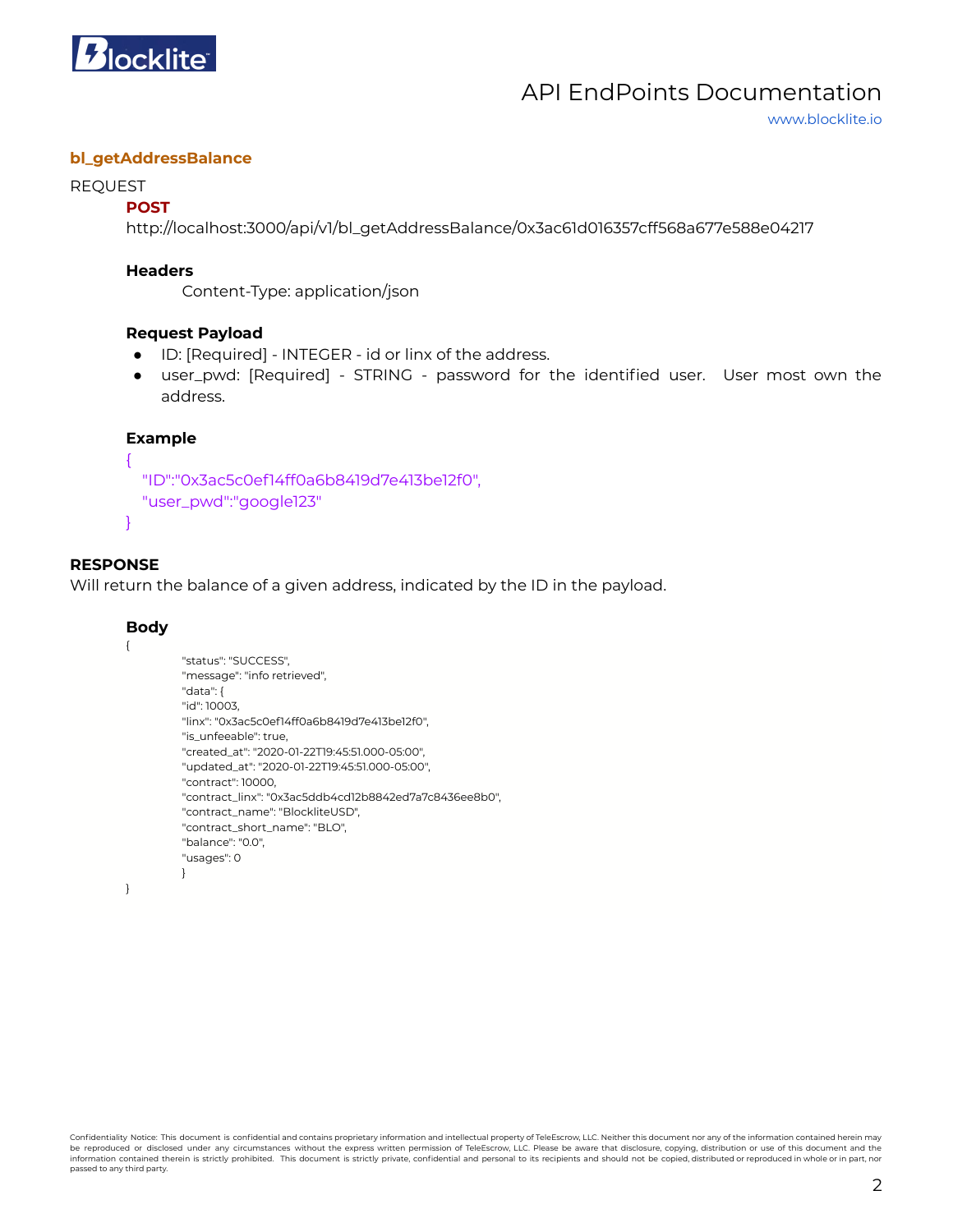

www.blocklite.io

### <span id="page-2-0"></span>**bl\_getAddress**

#### REQUEST

#### **POST**

http://localhost:3000/api/v1/bl\_getAddress/0x3ac61d016357cff568a677e588e04217

#### **Headers**

Content-Type: application/json

#### **Request Payload**

- ID: [Required] INTEGER id or linx of the address.
- accountID: [Optional] INTEGER id or linx of the account.
- user\_pwd: [Required] STRING password for the identified user. User most own the address.

#### **Example**

```
{
 "ID":"0x9c42aadd1a81acf71f43d1538cc8a413",
 "accountID":"",
 "user_pwd":"google123"
```

```
}
```
#### **RESPONSE**

Will return the balance of a given address, indicated by the ID in the payload.

#### **Body**

{

```
"status": "SUCCESS",
"message": "info retrieved",
"data": {
"id": 18700,
"linx": "0x9c42aadd1a81acf71f43d1538cc8a413",
"is_unfeeable": false,
"created_at": "2020-05-06T14:50:56.000-04:00",
"updated_at": "2020-05-06T14:50:56.000-04:00",
"contract": 10002,
"contract_linx": "0x1088fa73711af64932dceb8a640d5bc1",
"contract_name": "Calimari",
"contract_short_name": "CAL",
"balance": "4855.224263",
"usages": 3
}
```

```
}
```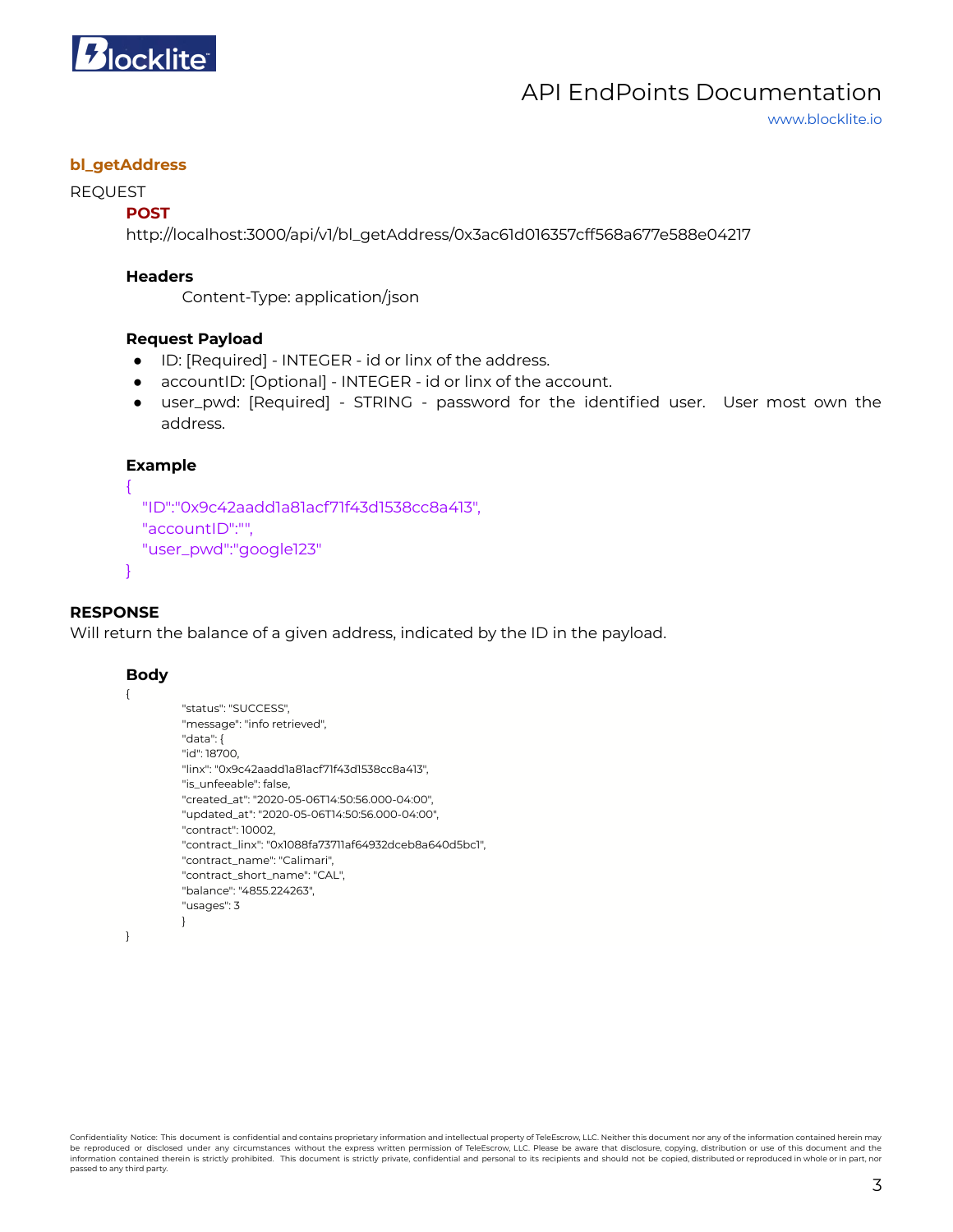

www.blocklite.io

### <span id="page-3-0"></span>**bl\_getAccountBalance**

#### REQUEST

### **POST**

http://localhost:3000/api/v1/bl\_getAccountBalance/0x3ac61d016357cff568a677e588e04217

#### **Headers**

Content-Type: application/json

#### **Request Payload**

- ID: [Required] INTEGER id or linx of the address.
- user\_pwd: [Required] STRING password for the identified user. User most own the address.

#### **Example**

```
{
 "ID":"0x1037d47de4000d54cb8533fffa39f9c0",
 "user_pwd":"google123"
}
```
# **RESPONSE**

Will return the balance of a given account, indicated by the ID in the payload.

#### **Body**

```
{
```

```
"status": "SUCCESS",
"message": "info retrieved",
"data": {
"id": 10003,
"linx": "0x3ac5c0ef14ff0a6b8419d7e413be12f0",
"is_unfeeable": true,
"created_at": "2020-01-22T19:45:51.000-05:00",
"updated_at": "2020-01-22T19:45:51.000-05:00",
"contract": 10000,
"contract_linx": "0x3ac5ddb4cd12b8842ed7a7c8436ee8b0",
"contract_name": "BlockliteUSD",
"contract_short_name": "BLO",
"balance": "0.0",
"usages": 0
}
```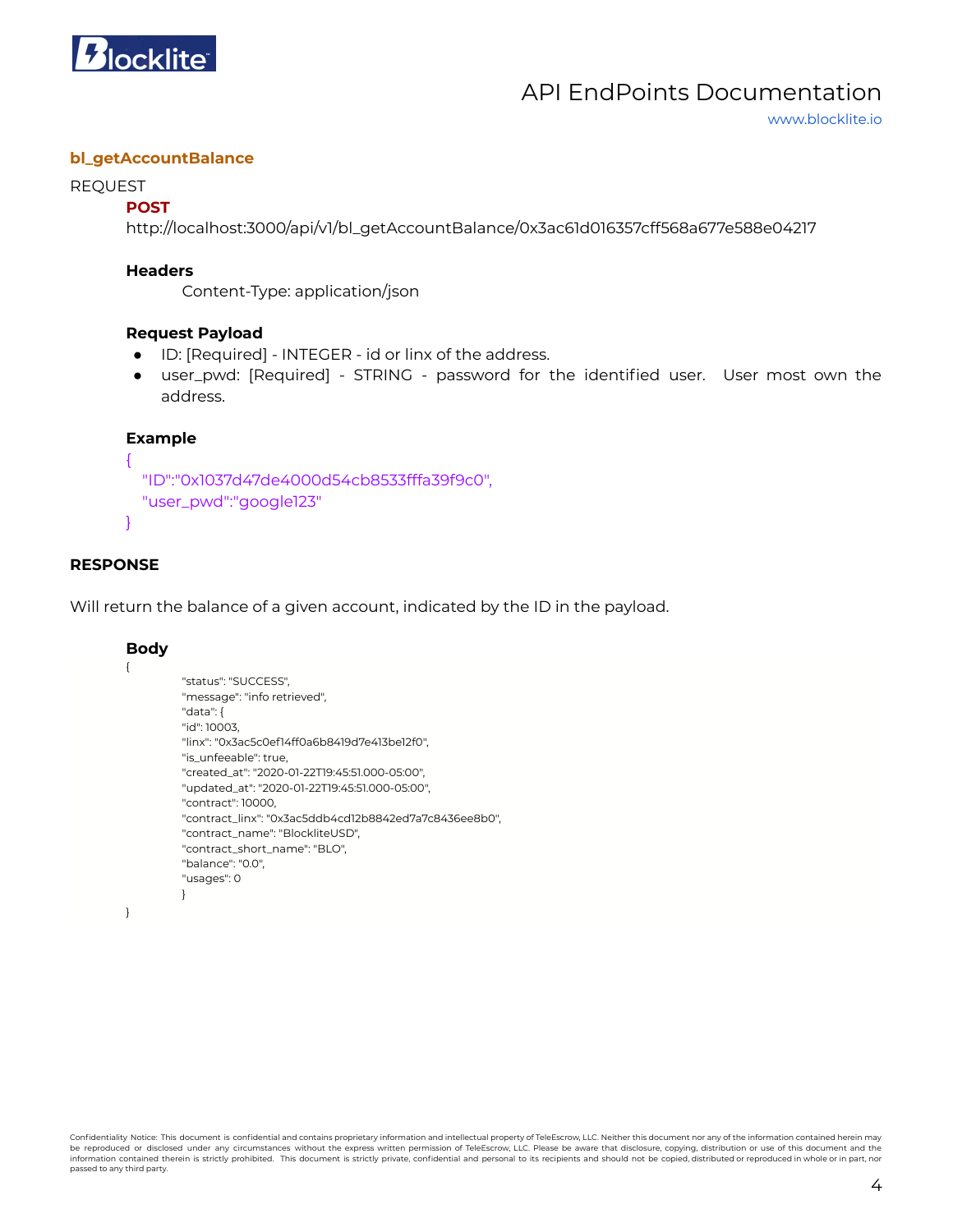

www.blocklite.io

# <span id="page-4-0"></span>**bl\_createUser**

### REQUEST

# **POST**

http://localhost:3000/api/v1/bl\_createUser/0x3ac61d016357cff568a677e588e04217

### **Headers**

Content-Type: application/json

# **Request Payload**

- userHandle: [Required] INTEGER user handle..
- userEmail: [Required] INTEGER user account email address, needs to be unique or a failure message will be returned.
- userPassword: [Required] INTEGER password identifying the user. Password needs to be at least 8 characters long or a failure message will be returned.
- userName: [Required] INTEGER a name that identifies the user.
- user\_pwd: [Required] STRING administrator password allowing the creation of a user within blocklite.
- contract\_id: [Required] INTEGER accounts will be created under this contract denominator.
- is\_unfeeable: [Optional] BOOLEAN if the user accounts are exempts of fees. Default: FALSE.
- auto\_create\_account: [Optional] BOOLEAN if the procedure should create accounts for the user or only the user itself. Default: TRUE..
- mandatory\_accounts: [Optional] BOOLEAN if all the default accounts should be created for the user. Default: TRUE..

# **Example**

# {

"userHandle":"MASTER\_TTK", "userEmail":"ttkmaster@gmail.com", "userPassword":"Google123!", "userName":"MasterTTK", "user\_pwd":"google123", "contract\_id":"0x6a82389fa0a1b609cf53939e3f50f125", "is\_unfeeable":"true", "auto\_create\_account":true, "mandatory\_accounts": false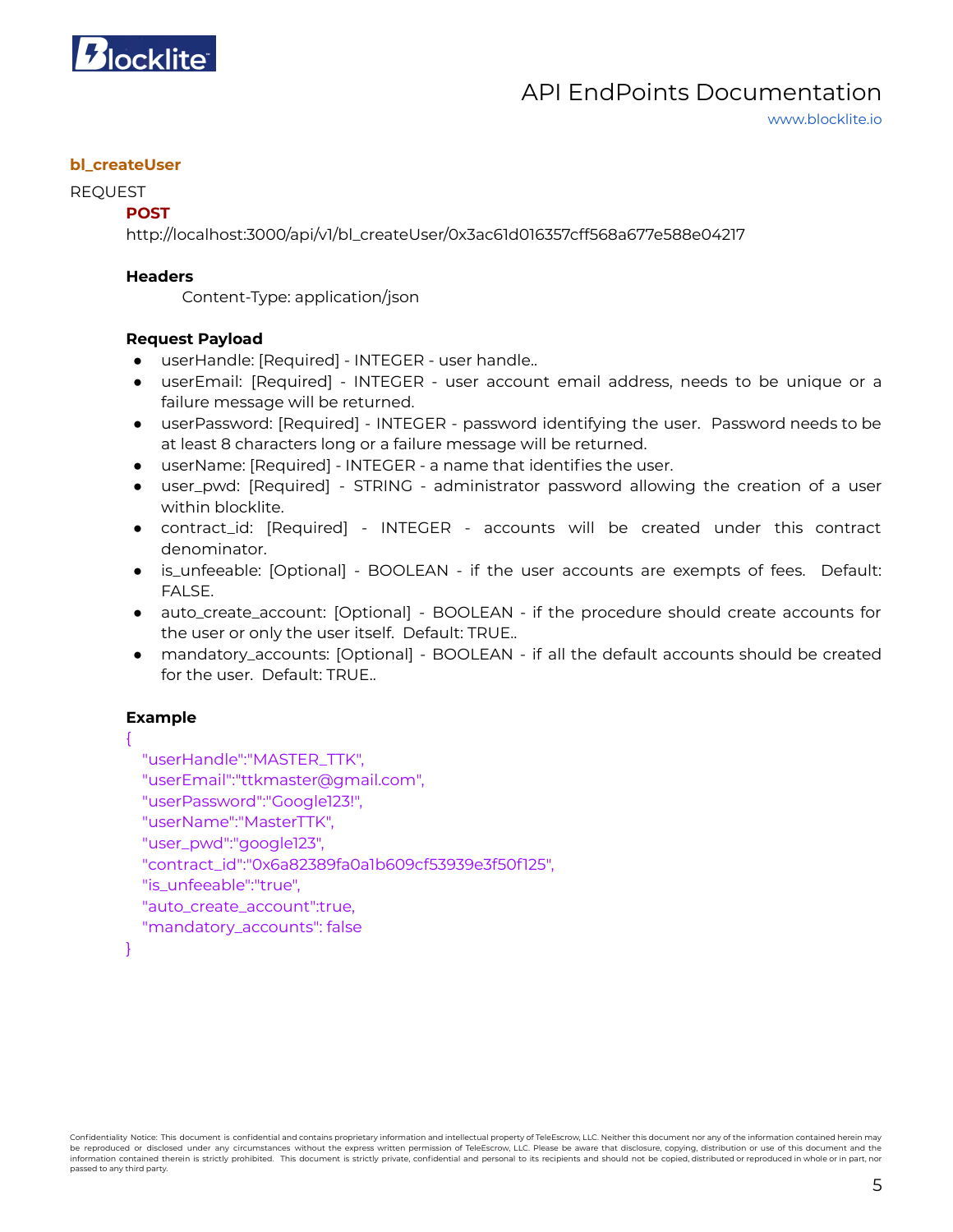

www.blocklite.io

#### **RESPONSE**

Will return all the information pertaining to the newly created user.

#### **Body**

{

```
"status": "SUCCESS",
"message": "info retrieved",
"data": [
{
"id": 10296,
"handle": "MASTER_TTK2",
"linx": "0x68584b69d2695cdc5e6e89a02f4d0f55",
"email": "ttkmaster2@gmail.com",
"is_active": true,
"is_blocked": false,
"is_restricted": false
"is_admin": false,
"created_at": "2021-03-18T09:07:43.000-04:00",
"updated_at": "2021-03-18T09:07:43.000-04:00"
}
],
"default_account": [
{
"id": 10472,
"alias": "Acct: MASTER_TTK2 (TTF)",
"linx": "0xc9555af124b9ea56ef1f969607dfa89d",
"private_key": "0x4b55a20fefcf26a2b2e81142bc322766",
"is_active": true,
"is_unfeeable": true,
"created_at": "2021-03-18T09:07:43.000-04:00",
"updated_at": "2021-03-18T09:07:43.000-04:00",
"default_address_id": 18916,
"default_address_linx": "0xdfe22291c266a1d76f712bb4fae77bb7",
"contract": 10010,
"contract_linx": "0x6a82389fa0a1b609cf53939e3f50f125",
"contract_name": "TuTikTok",
"contract_short_name": "TTF",
"contract_rate": "1.0",
"balance": "0.0",
"balance_usd": "0.0"
}
],
"default_address": {
"id": 18916,
"linx": "0xdfe22291c266a1d76f712bb4fae77bb7",
"is_unfeeable": true,
"created_at": "2021-03-18T09:07:43.000-04:00",
"updated_at": "2021-03-18T09:07:43.000-04:00",
"contract": 10010,
"contract_linx": "0x6a82389fa0a1b609cf53939e3f50f125",
"contract_name": "TuTikTok",
"contract_short_name": "TTF",
"balance": "0.0",
"usages": 0
}
```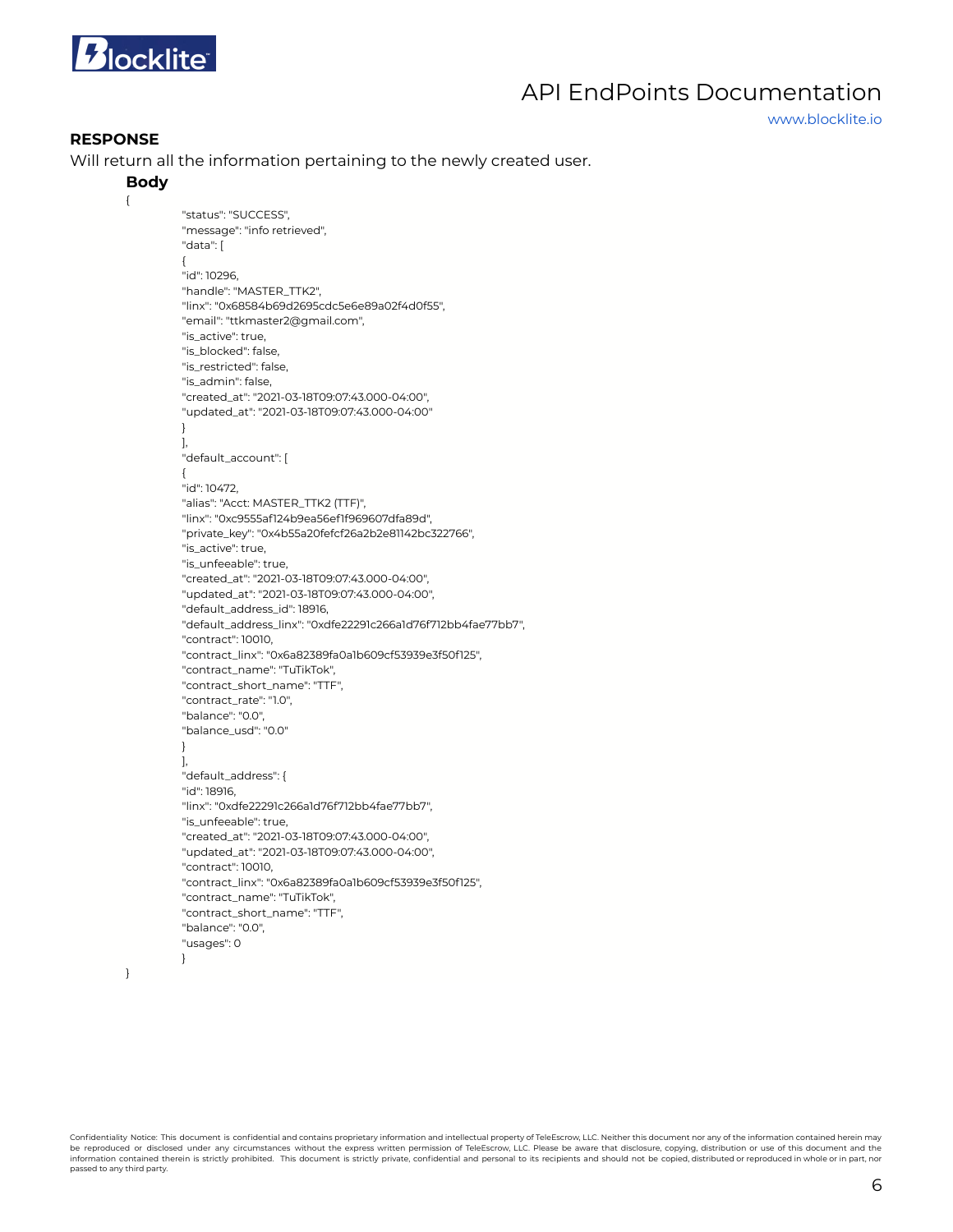

www.blocklite.io

### <span id="page-6-0"></span>**bl\_changePassword**

#### REQUEST

### **POST**

http://localhost:3000/api/v1/bl\_changePassword/0x3ac61d016357cff568a677e588e04217

#### **Headers**

Content-Type: application/json

#### **Request Payload**

- new\_password: [Required] INTEGER user handle..
- user\_pwd: [Required] STRING current password for the user initiating the transaction, this user needs to be owner of the fromAddress.

#### **Example**

{

}

```
"new_password":"google123",
"user_pwd":"google123"
```
### **RESPONSE**

Will return all the information pertaining to the newly created user.

#### **Body**

{

}

```
"status": "SUCCESS",
"message": "password changed",
"data": [
{
"id": 10000,
"handle": "jbenison",
"linx": "0x3ac61d016357cff568a677e588e04217",
"email": "test1@gmail.com",
"is_active": true,
"is_blocked": false,
"is_restricted": false,
"is_admin": true,
"created_at": "2020-01-23T21:31:15.000-05:00",
"updated_at": "2021-03-18T09:41:00.000-04:00"
}
]
```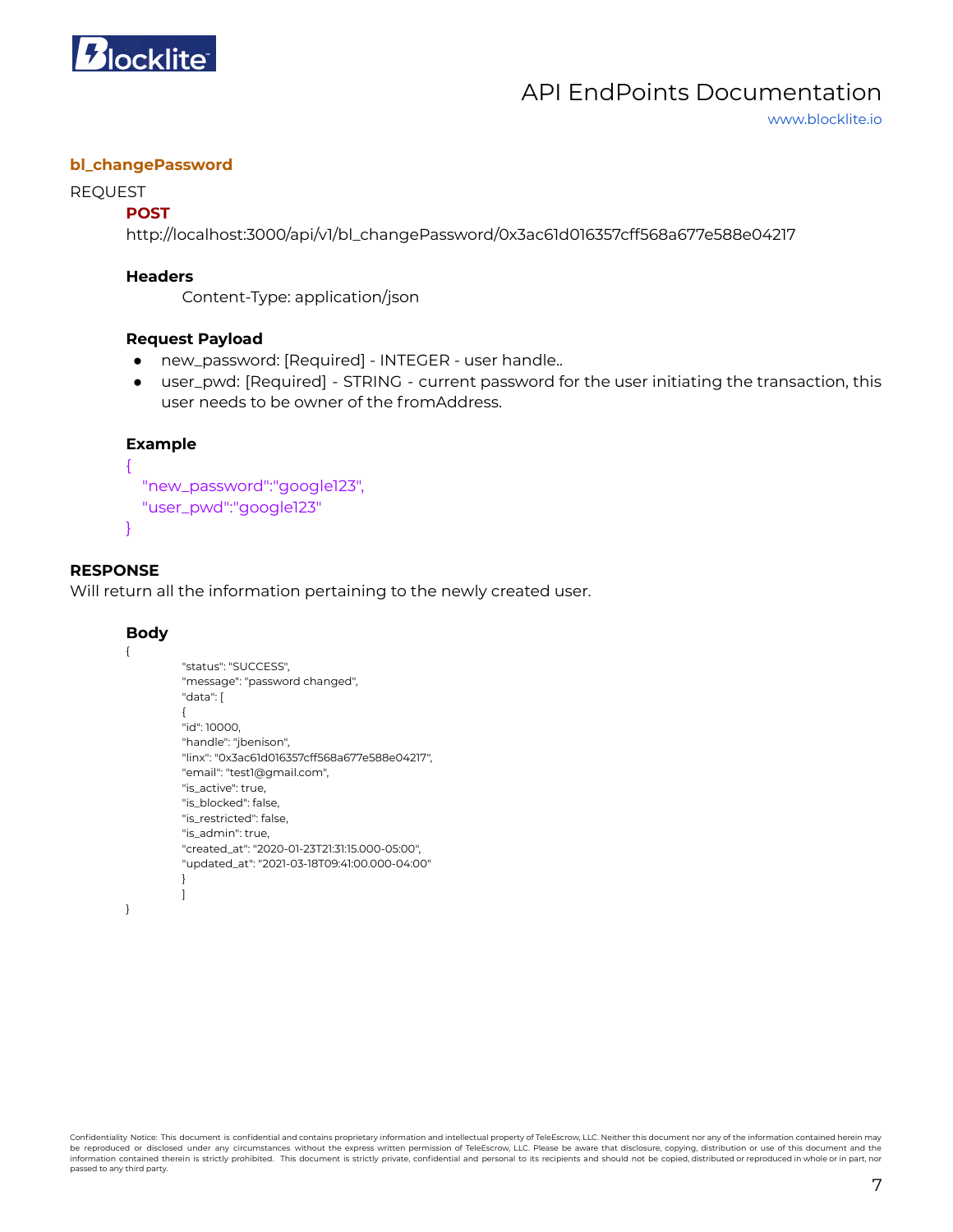

www.blocklite.io

#### **bl\_createTransaction**

### REQUEST

### **POST**

http://localhost:3000/api/v1/bl\_createTransaction/0x9e8879589041ec21b449c503b7a93d32

### **Headers**

Content-Type: application/json

# **Request Payload**

- toAddress: [Required] STRING target address where the funds are to be deposited.
- fromAddress: [Required] STRING- address where the funds are deducted from.
- fromPrivateKey: [Required] STRING- private key for the fromAddress.
- amount: [Required] DECIMAL amount to be deducted fromAddress and deposited into toAddress.
- tnxDate: [Optional] DATE used on pre-dated transactions to set the transaction date. Use with caution.
- source: [Optional] STRING- reference for the source of the transactions. Usually a three (3) letter code.
- reference: [Optional] STRING- reference for the transaction, source dependent.
- user\_pwd: [Required] STRING- password for the user initiating the transaction, this user needs to be owner of the fromAddress.

# **Example**

{

```
"toAddress":"0xe9f8acc0650b1614285db38e90f1b76d",
"fromAddress":"0x59a524fc7253204d704d4526c747db45",
"fromPrivateKey":"0x6b4f4ff7a38f9777f4dc758d000ad7f7",
"amount":5,
"user_pwd":"22934985640f4219be864306a61d067caa",
"tnxDate":"",
"source":"BAW",
"reference":""
```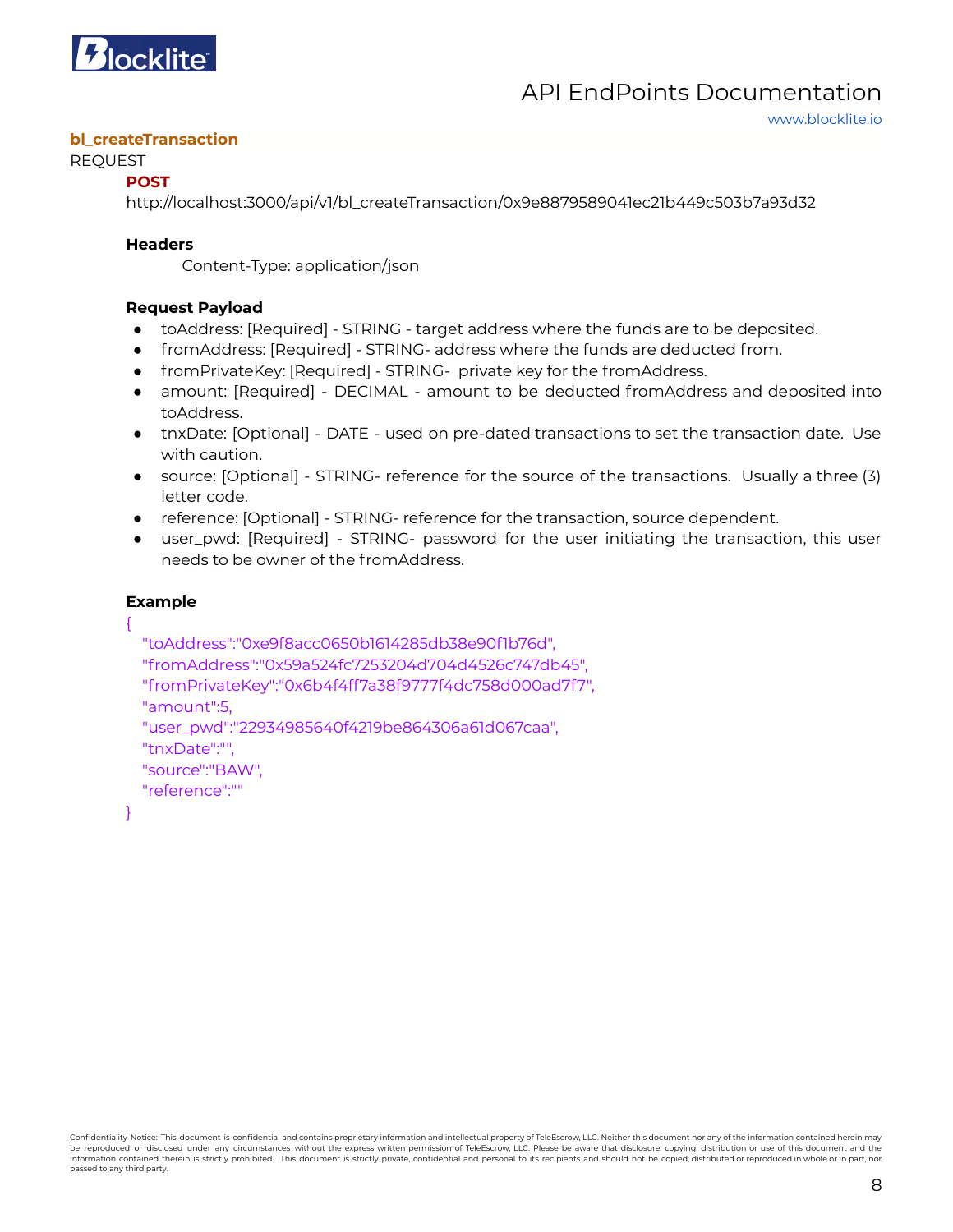

www.blocklite.io

#### **RESPONSE**

Will return all the information pertaining to the newly created user.

#### **Body**

{

```
"status": "SUCCESS",
"message": "transaction completed",
"data": {
"id": 50138,
"linx": "0x61197e491aced29611b7158e6d40246d",
"contract_id": 10002,
"from_address_id": 18702,
"to_address_id": 18536,
"amount_prefee": "5.0",
"amount_fees": "0.0",
"amount": "5.0",
"usd_rate": "0.978",
"created_at": "2021-03-18T09:42:36.000-04:00",
"updated_at": "2021-03-18T09:42:36.000-04:00",
"user_id": 10210,
"usd_value": "4.89",
"reference": "",
"source": "BAW",
"has_fees": true,
"auto_create_fee_balance": false
}
```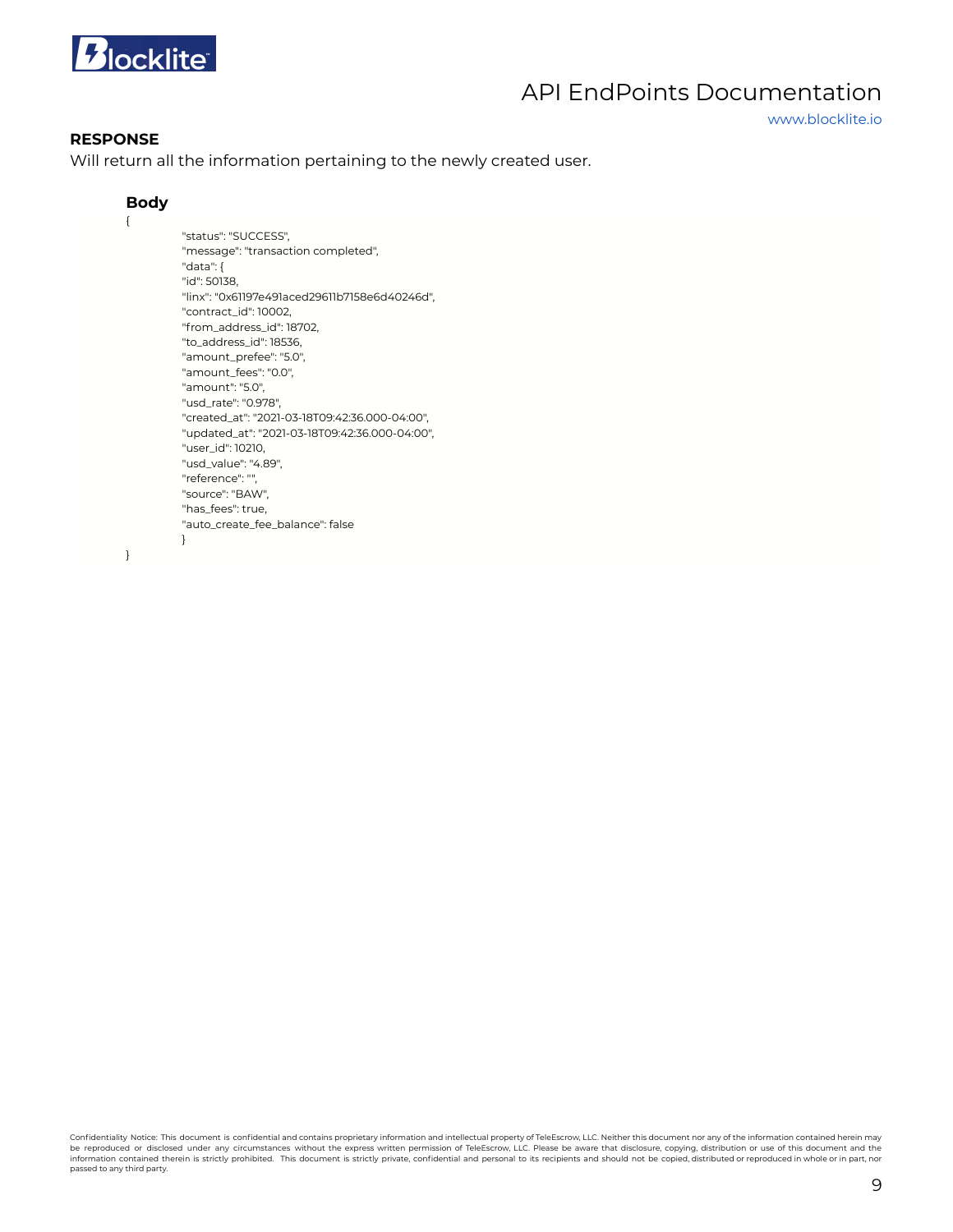

www.blocklite.io

### <span id="page-9-0"></span>**bl\_getTransaction**

#### REQUEST

#### **POST**

http://localhost:3000/api/v1/bl\_getTransaction/0x3ac61d016357cff568a677e588e04217

#### **Headers**

Content-Type: application/json

#### **Request Payload**

- ID: [Required] INTEGER id or linx of the transaction.
- user\_pwd: [Required] STRING password for the identified user. User most own the address.

#### **Example**

```
"ID":"10020",
"user_pwd":"google123"
```
### **RESPONSE**

{

}

Will return the balance of a given account, indicated by the ID in the payload.

#### **Body**

{

}

```
"status": "SUCCESS",
"message": "info retrieved",
"data": {
"id": 10020,
"linx": "0x11591ca349e9e7ed54e2ed8cf8367f93",
"contract_id": 10001,
"from_address_id": null,
"to_address_id": 10012,
"amount_prefee": "100.0",
"amount_fees": "0.0",
"amount": "100.0",
"usd_rate": "0.698",
"created_at": "2020-01-28T17:35:29.000-05:00",
"updated_at": "2020-01-28T17:35:29.000-05:00",
"user_id": 10000,
"usd_value": "69.8",
"reference": null,
"source": "BLL",
"has_fees": true,
"auto_create_fee_balance": false
}
```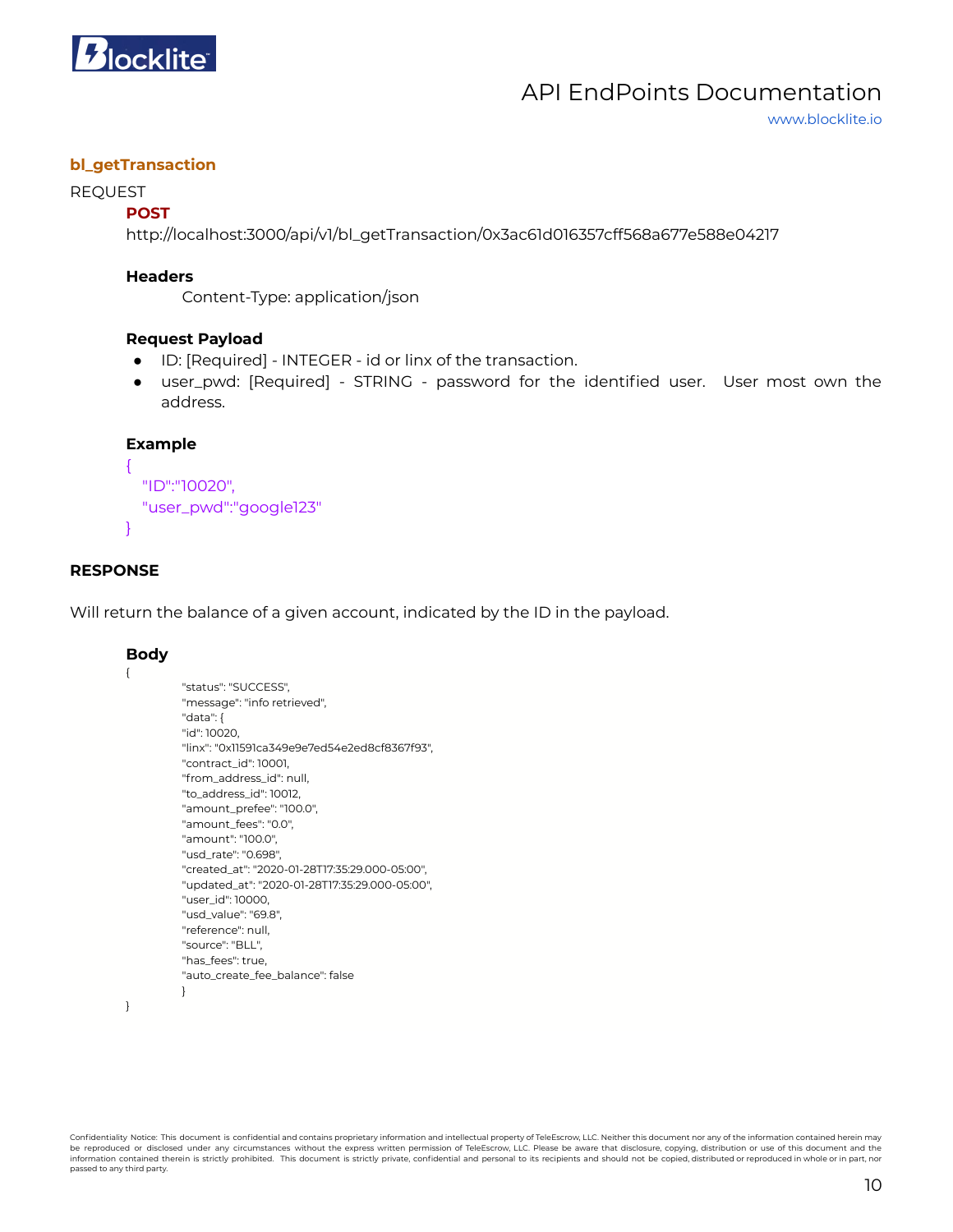

www.blocklite.io

### <span id="page-10-0"></span>**bl\_getTransactions**

#### REQUEST

# **POST**

http://localhost:3000/api/v1/bl\_getTransactions/0x3ac61d016357cff568a677e588e04217

#### **Headers**

Content-Type: application/json

#### **Request Payload**

- ID: [Required] INTEGER id or linx of the account.
- user\_pwd: [Required] STRING password for the identified user. User most own the address.

# **Example**

```
{
  "accountID":"10002",
  "user_pwd":"google123"
}
```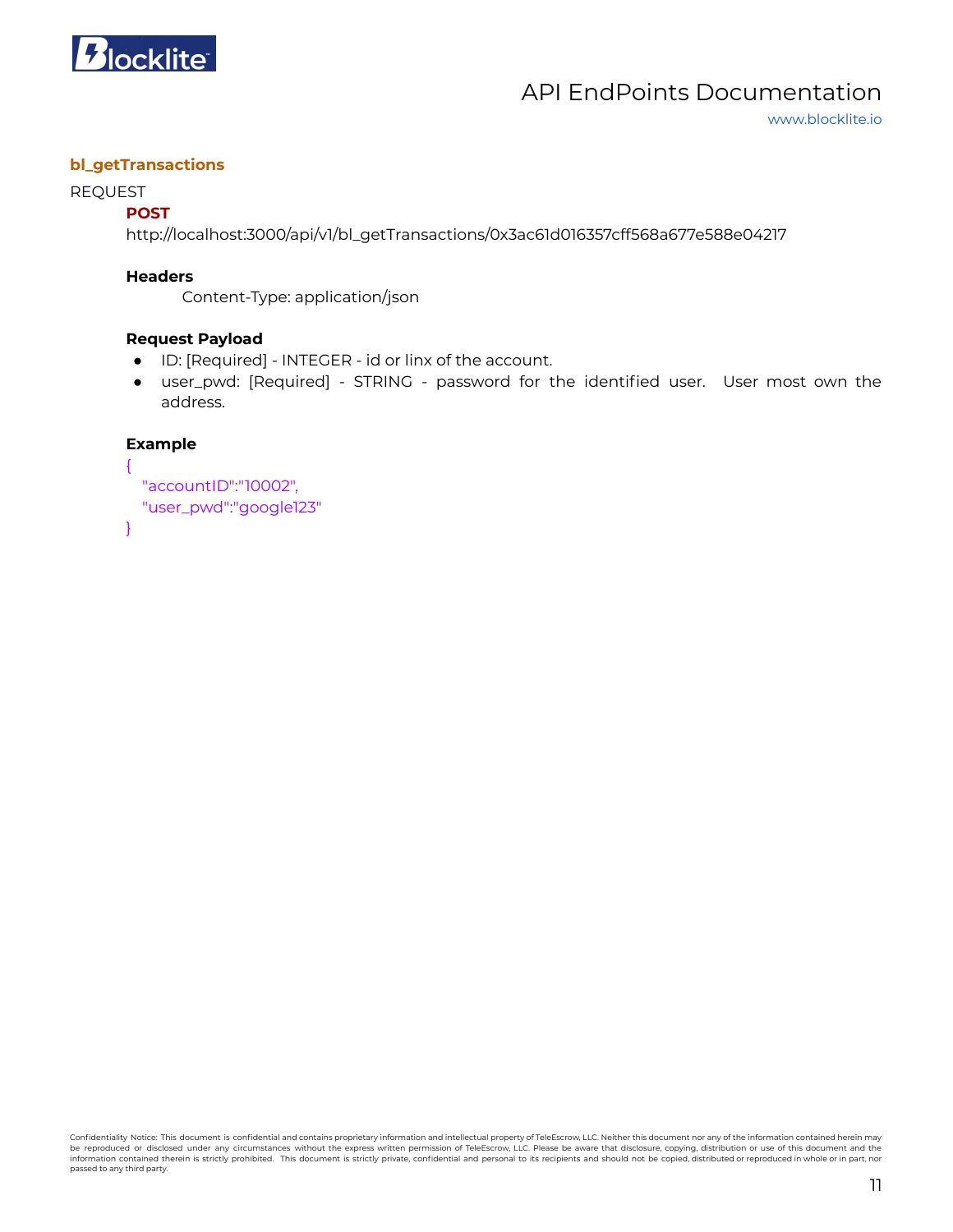

www.blocklite.io

#### **RESPONSE**

Will return the balance of a given account, indicated by the ID in the payload.

#### **Body**

{

"status": "SUCCESS", "message": "info retrieved", "data": [ { "id": 49808, "linx": "0x10b7b3057d1a41122c68d30e3ca6189a", "contract\_id": 10001, "from\_address\_id": 18656, "to\_address\_id": 18545, "amount\_prefee": "0.09", "amount\_fees": "0.0", "amount": "0.09", "usd\_rate": "0.1689", "created\_at": "2020-04-30T23:23:03.000-04:00", "updated\_at": "2020-04-30T23:23:03.000-04:00", "user\_id": 10000, "usd\_value": "0.015201", "reference": "", "source": "FEE", "has\_fees": true, "auto\_create\_fee\_balance": false, "from\_address\_linx": "0x1247975d988a6a3a851b74f630469a78", "to\_address\_linx": "0x9661cde6d09a5b3c8fc8065c077ab1b2", "from\_account\_linx": "0x6675bdecf9483d57ad8427d5123ef1bf", "from\_account\_id": 10249, "to\_account\_linx": "0x3ac60ab3d231f717b7b965c4ca00b5f913", "to\_account\_id": 10002, "contract\_name": "Amerix", "contract\_short\_name": "AME", "contract\_linx": "0x3ac63e4cbc79c49652e5c2ef2e9f3af0" }, { "id": 49805, "linx": "0x579b43502e850d60b20104246c87b9d2", "contract\_id": 10000, "from\_address\_id": 18546, "to\_address\_id": 18655, "amount\_prefee": "0.25", "amount\_fees": "0.0", "amount": "0.25", "usd\_rate": "1.0", "created\_at": "2020-04-30T23:23:02.000-04:00", "updated\_at": "2020-04-30T23:23:02.000-04:00", "user\_id": 10000, "usd\_value": "0.25", "reference": "", "source": "FEE", "has\_fees": true, "auto\_create\_fee\_balance": false, "from\_address\_linx": "0xc4dfd70b4c99388f971c3b5aa67978c5", "to\_address\_linx": "0x776b7436a0804b119c759be33e6b348b", "from\_account\_linx": "0x11eed70efef40f144dddda2778d39ff9", "from\_account\_id": 10218, "to\_account\_linx": "0x3ac60ab3d231f717b7b965c4ca00b5f913", "to\_account\_id": 10002, "contract\_name": "BlockliteUSD", "contract\_short\_name": "BLO", "contract\_linx": "0x3ac5ddb4cd12b8842ed7a7c8436ee8b0" },

**…** }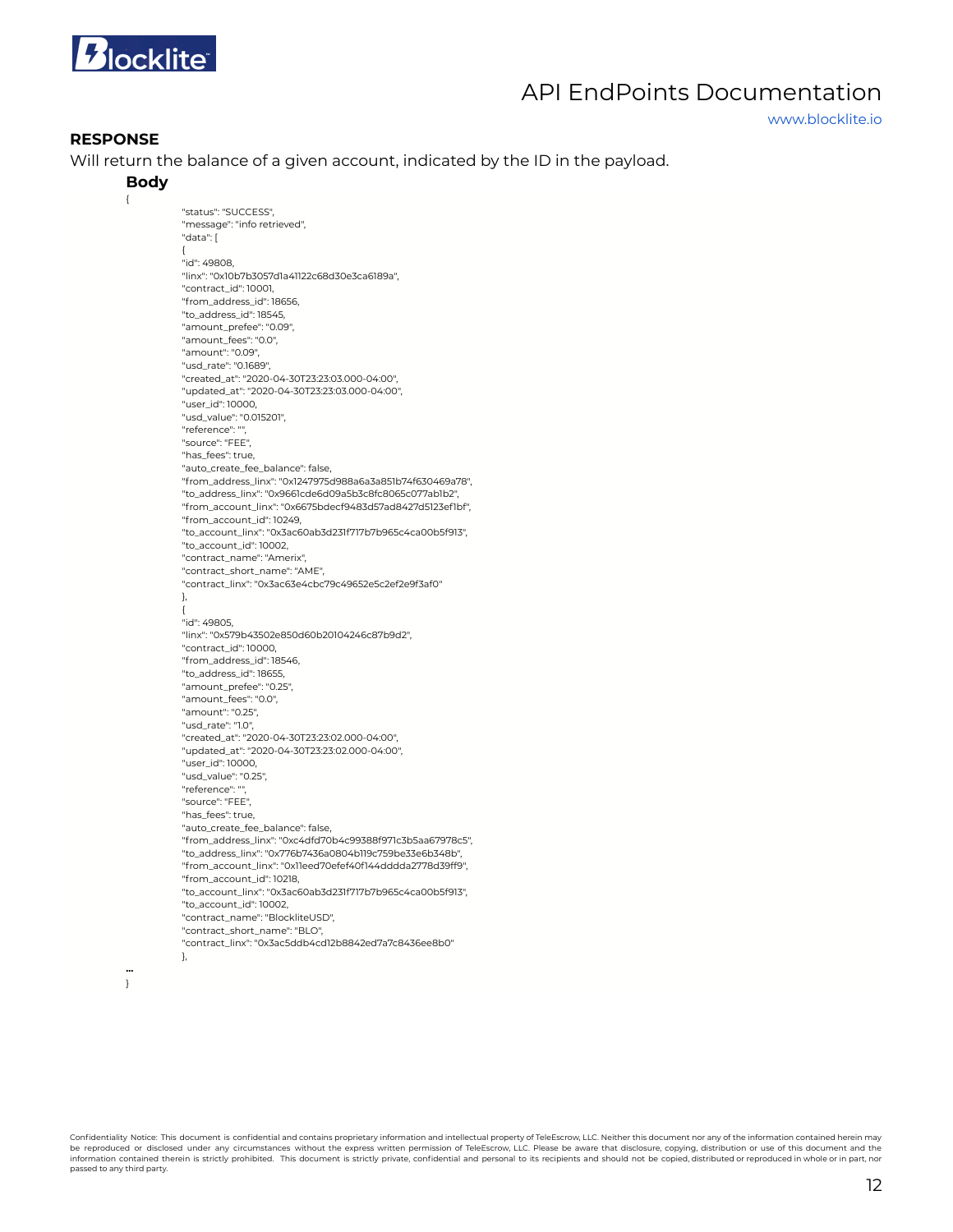

www.blocklite.io

### <span id="page-12-0"></span>**bl\_getUser**

### REQUEST

### **POST**

http://localhost:3000/api/v1/bl\_getUser/0x3ac61d016357cff568a677e588e04217

#### **Headers**

Content-Type: application/json

#### **Request Payload**

- ID: [Required] INTEGER id or linx of the user.
- user\_pwd: [Required] STRING password for the identified user. User most own the address.

# **Example**

```
"ID":"0x3ac61d016357cff568a677e588e04217",
"user_pwd":"google123"
```
### **RESPONSE**

{

}

Will return the balance of a given account, indicated by the ID in the payload.

#### **Body**

{

```
"status": "SUCCESS",
"message": "info retrieved",
"data": {
"id": 10000,
"handle": "jbenison",
"linx": "0x3ac61d016357cff568a677e588e04217",
"email": "test1@gmail.com",
"is_active": true,
"is_blocked": false,
"is_restricted": false,
"is_admin": true,
"created_at": "2020-01-23T21:31:15.000-05:00",
"updated_at": "2021-03-18T09:41:00.000-04:00"
}
```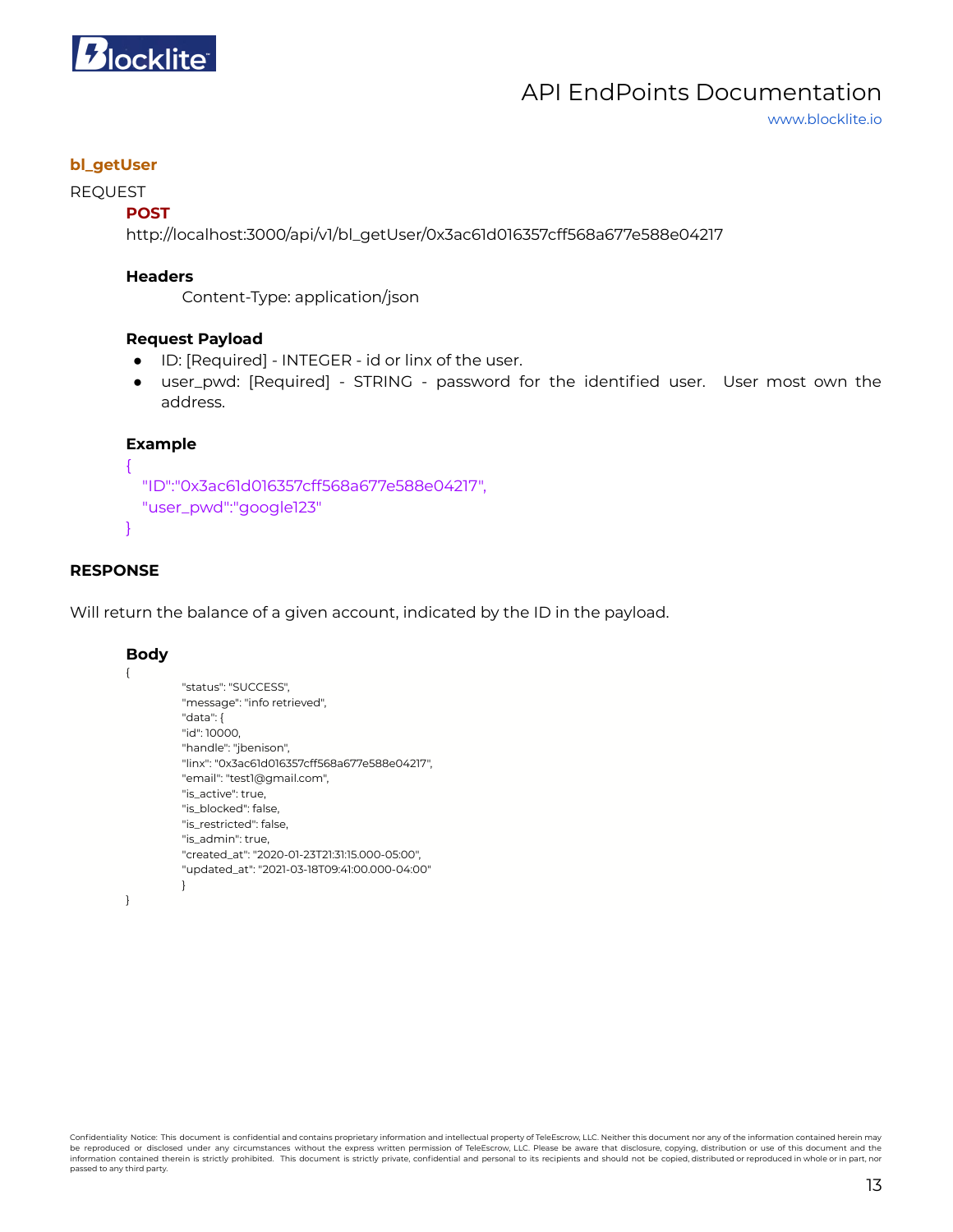

www.blocklite.io

# **bl\_getContract**

# REQUEST

# **POST**

http://localhost:3000/api/v1/bl\_getContract/0x3ac61d016357cff568a677e588e04217

### **Headers**

Content-Type: application/json

#### **Request Payload**

- ID: [Required] INTEGER id or linx of the contract needed.
- user\_pwd: [Required] STRING password for the identified user. User must own the contract or be an administrator.

### **Example**

```
"ID":"0x1088fa73711af64932dceb8a640d5bc1",
"user_pwd":"google123"
```
# **RESPONSE**

{

}

Will return the balance of a given account, indicated by the ID in the payload.

#### **Body**

{

}

```
"status": "SUCCESS",
"message": "info retrieved",
"data": [
{
"id": 10002,
"linx": "0x1088fa73711af64932dceb8a640d5bc1",
"name": "Calimari",
"usd_rate": "0.978",
"created_at": "2020-02-04T14:04:53.000-05:00",
"updated_at": "2020-04-28T17:04:23.000-04:00",
"short_name": "CAL"
}
]
```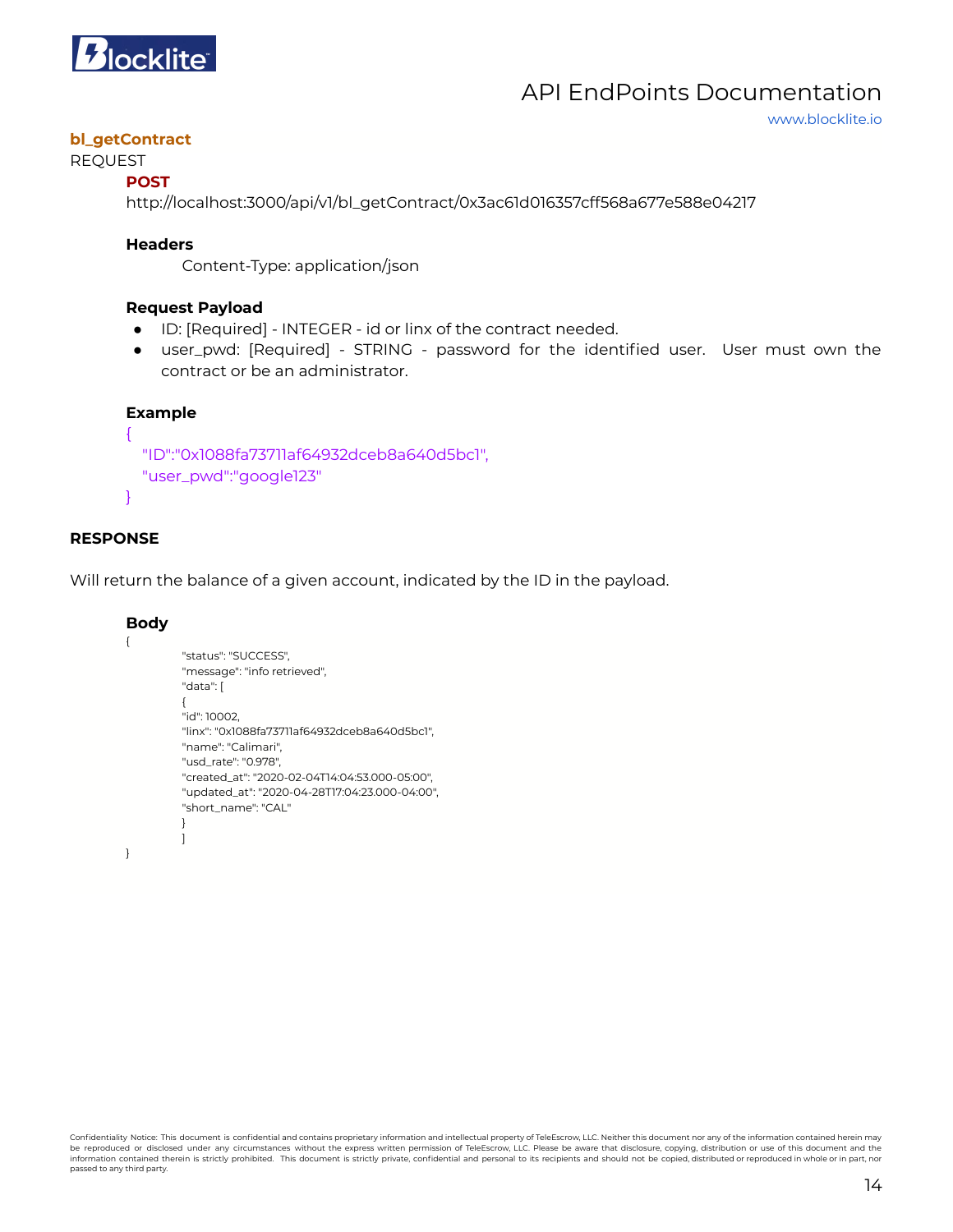

```
www.blocklite.io
```
# **bl\_getRequest**

# REQUEST

**POST**

http://localhost:3000/api/v1/bl\_getRequest/0x3ac61d016357cff568a677e588e04217

#### **Headers**

Content-Type: application/json

### **Request Payload**

- ID: [Required] INTEGER id or linx of the request needed.
- user\_pwd: [Required] STRING password for the identified user. User must own the request or be an administrator.

### **Example**

```
{
 "ID":"0xd46ea47eb29d43d3744258050ca82d06",
 "user_pwd":"google123"
```
# **RESPONSE**

}

Will return the balance of a given account, indicated by the ID in the payload.

#### **Body**

```
{
```

```
"status": "SUCCESS",
"message": "info retrieved",
"data": {
"id": 2,
"linx": "0xd46ea47eb29d43d3744258050ca82d06",
"amount": "40.0",
"created_at": "2020-05-12T10:06:15.000-04:00",
"updated_at": "2020-05-26T14:14:44.000-04:00",
"address_id": 18712,
"address_linx": "0xd33a4242cef66448b3e396d595e753ae",
"account_id": 10265,
"account_linx": "0x6fb5d4846d37f8e9a457f17f58af63b6",
"contract": 10000,
"contract_linx": "0x3ac5ddb4cd12b8842ed7a7c8436ee8b0",
"contract_name": "BlockliteUSD",
"contract_short_name": "BLO",
"usd_rate": "1.0",
"valid_until": "2020-05-22T10:06:15.000-04:00",
"is_complete": true
}
```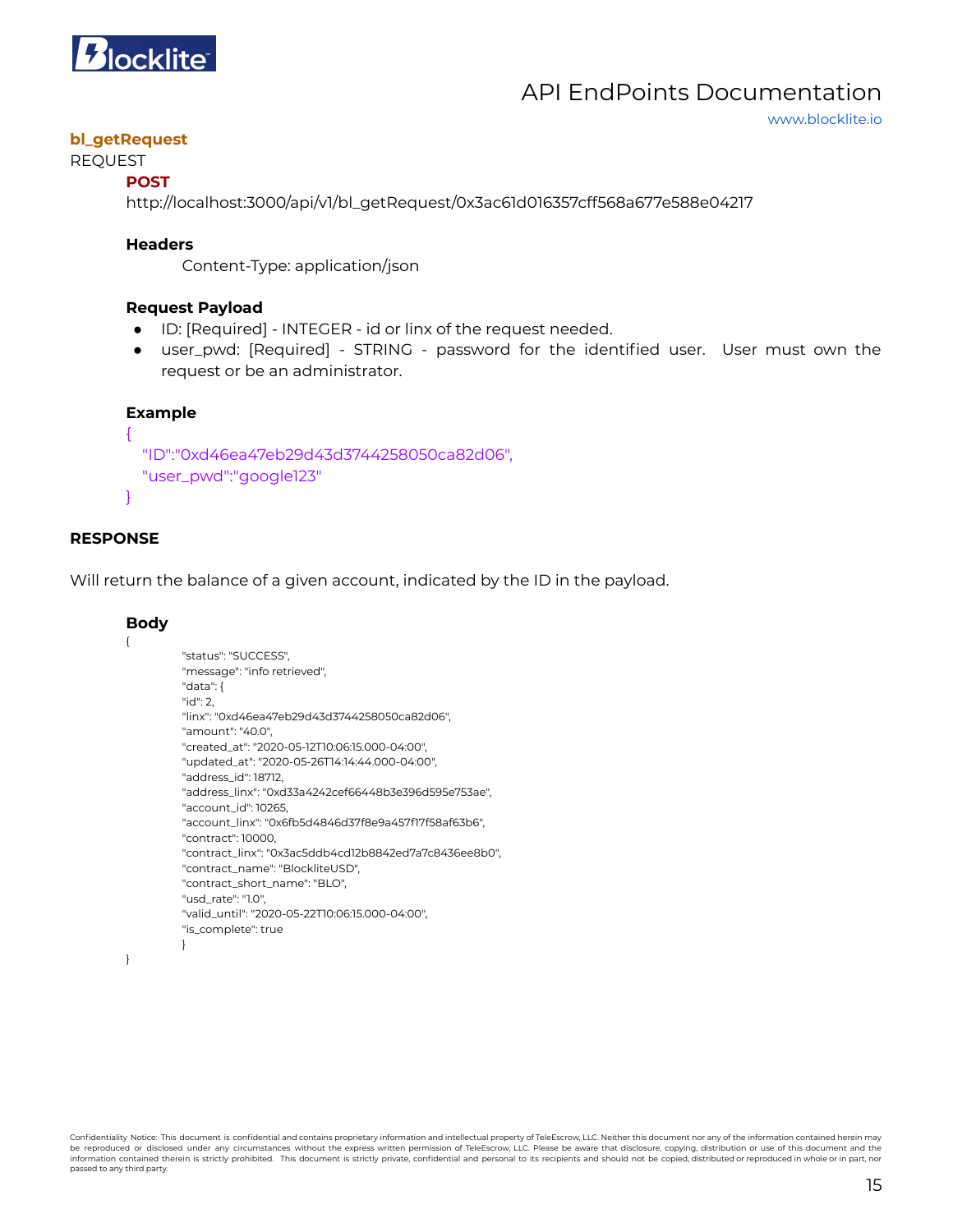

#### **bl\_getExchangeRequest**

# REQUEST

# **POST**

http://localhost:3000/api/v1/bl\_getExchangeRequest/0x3ac61d016357cff568a677e588e04217

#### **Headers**

Content-Type: application/json

### **Request Payload**

- ID: [Required] INTEGER id or linx of the request needed.
- user\_pwd: [Required] STRING password for the identified user. User must own the request or be an administrator.

# **Example**

```
"ID":"99510008",
"user_pwd":"google123"
```
# **RESPONSE**

{

}

Will return the balance of a given account, indicated by the ID in the payload.

#### **Body**

{

```
"status": "SUCCESS",
"message": "info retrieved",
"data": {
"id": 99510008,
"linx": "0x475faac9a4104b855b139e6a675c0e71",
"offer_address_id": 10000,
"offer_address_linx": "0x3ac6052bf254f28736acf1aa1842e745",
"offer_account_id": 10010,
"offer_account_linx": "0x3ac6430a4a88c9ba5d21d939d09a1695",
"offer_contract": 10000,
"offer_contract_linx": "0x3ac5ddb4cd12b8842ed7a7c8436ee8b0",
"offer_contract_name": "BlockliteUSD",
"offer_contract_short_name": "BLO",
"offer_amount": "1.2222",
"offer_usd_rate": "1.0",
"request_address_id": null,
"request_address_linx": null,
"request_account_id": null,
"request_account_linx": null,
"request_contract": 10001,
"request_contract_linx": "0x3ac63e4cbc79c49652e5c2ef2e9f3af0",
"request_contract_name": "Amerix",
"request_contract_short_name": "AME",
"request_amount": "1.0",
"request_usd_rate": "0.1689",
"created_at": "2020-05-27T14:30:05.000-04:00",
"updated_at": "2020-05-27T14:30:05.000-04:00",
"valid_until": "2020-06-06T14:30:05.000-04:00",
"is_complete": false,
"is_public": false,
"is_certified": true,
"certify_transaction_id": 49863,
"certify_transaction_linx": "0xa0b434259aea71a92d2bb7559bc4b5b9"
}
```
Confidentiality Notice: This document is confidential and contains proprietary information and intellectual property of TeleEscrow, LLC. Neither this document nor any of the information contained herein may be reproduced or disclosed under any circumstances without the express written permission of TeleEscrow, LLC. Please be aware that disclosure, copying, distribution or use of this document and the<br>information contained the passed to any third party.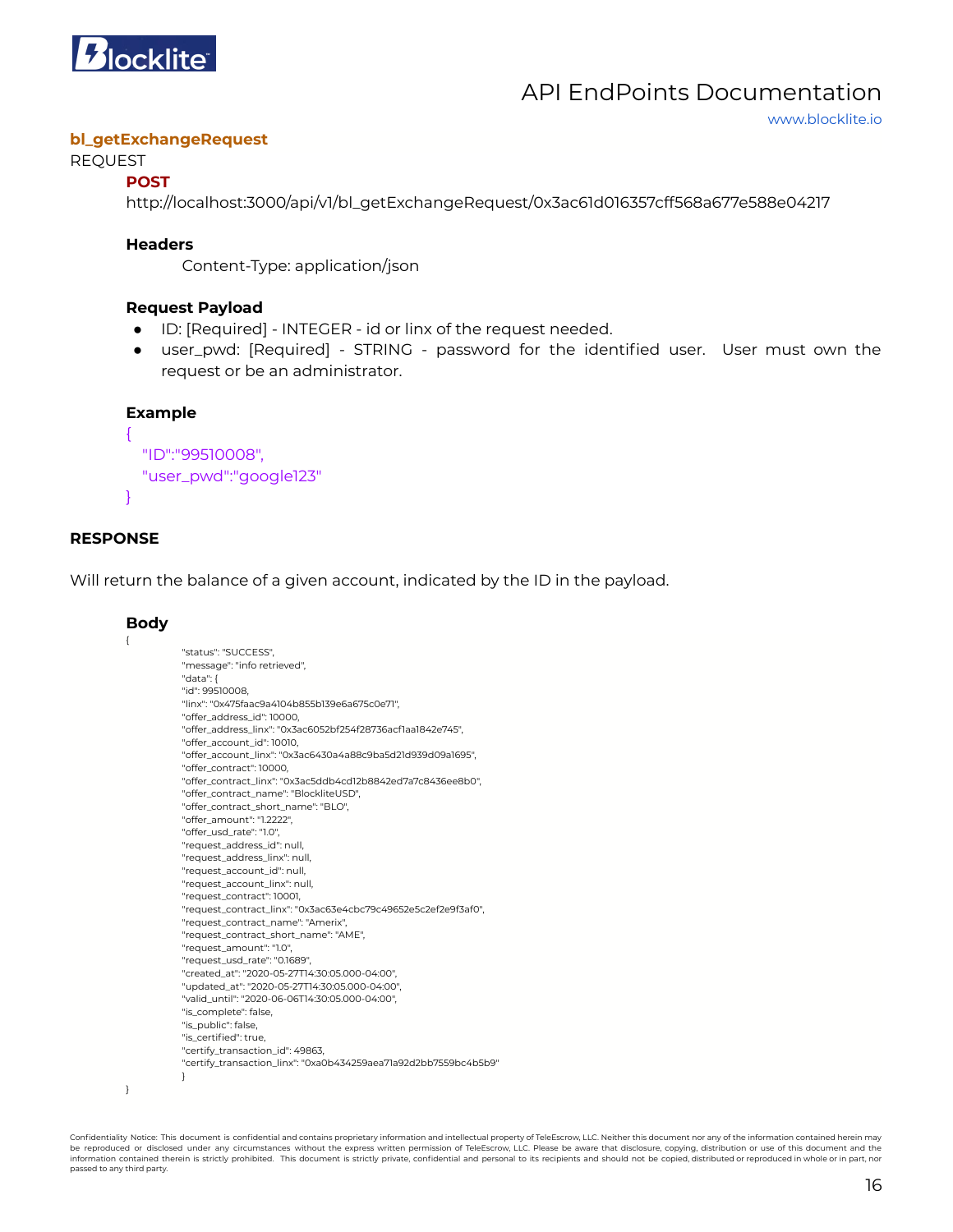

#### **bl\_createExchangeRequest**

#### REQUEST

### **POST**

http://localhost:3000/api/v1/bl\_createExchangeRequest/0x83afddea2f94fec016820fc545b642ea

### **Headers**

Content-Type: application/json

# **Request Payload**

- ID: [Required] INTEGER id or linx of the request needed.
- user\_pwd: [Required] STRING password for the identified user. User must own the request or be an administrator.

# **Example**

```
"ID":"99510008",
"user_pwd":"google123"
```
# **RESPONSE**

{

}

Will return the balance of a given account, indicated by the ID in the payload.

```
Body
{
```

```
"addressID":"0x80cadc7f16f21b59c95a89d51bcdb819",
  "request_addressID":"",
  "request_contractID":"0x1088fa73711af64932dceb8a640d5bc1",
  "offer_amount":"1",
  "request_amount":"2",
  "is_public":"1",
  "is_certified":"1",
  "user_pwd":"292a28f846cbbae7c3b08a5a138644b957"
}
```